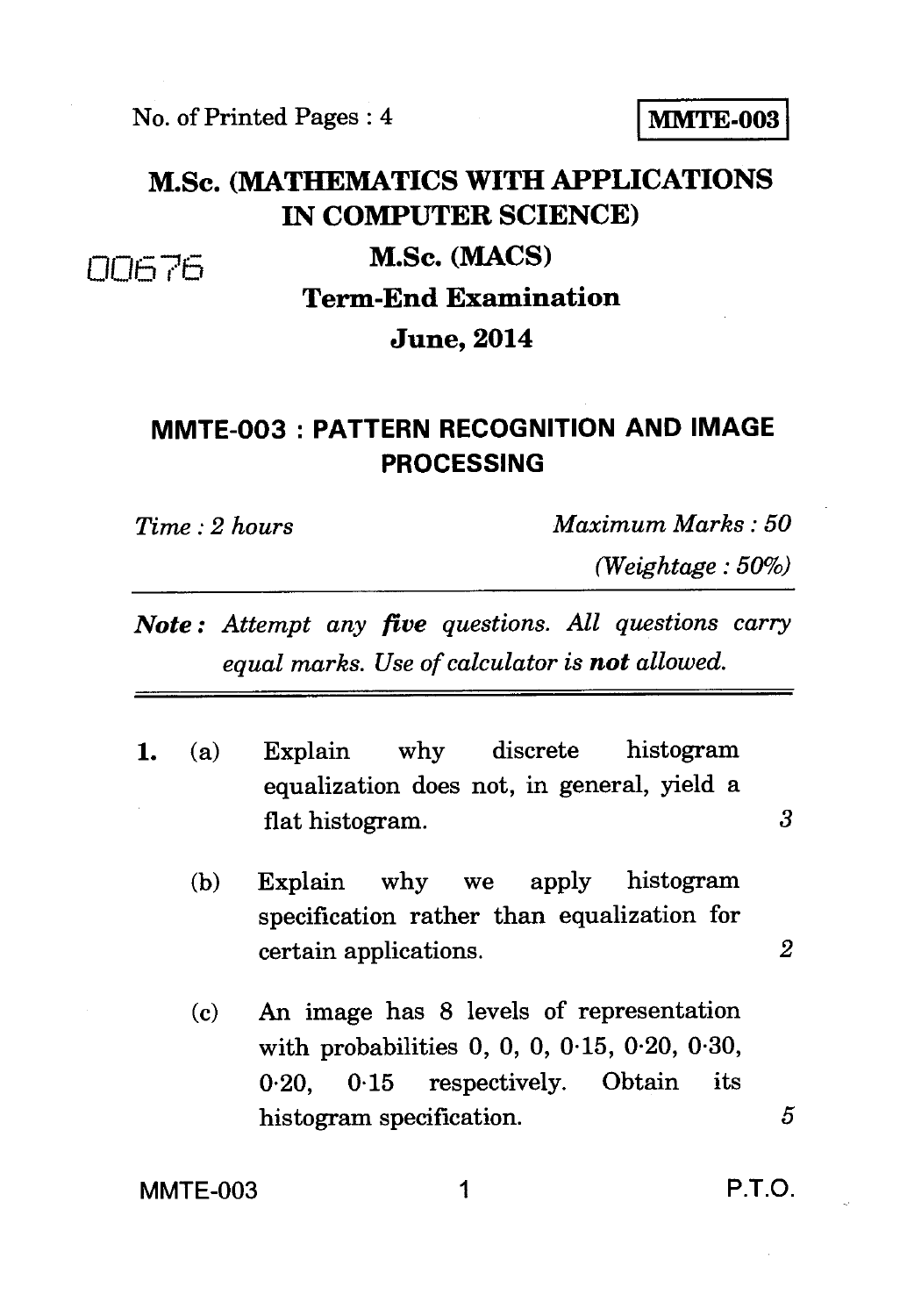- **2.** (a) Explain two similarities and two differences between the spatial convolution and spatial correlation. *4* 
	- (b) Perform the linear convolution between two matrices  $x(m, n)$  and  $h(m, n)$  given as

 $x(m, n) =$  $\lceil 1 \rceil$ 4 7 2 5 8  $3^{1}$ 6 9 and

 $h(m, n) = [3, 4, 5]$ . Also obtain the linear correlation between x and h and comment on the result obtained. *6* 

- 3. (a) Discrete derivative is based on computing differences of the form  $f(x + 1, y) - f(x, y)$ and  $f(x, y + 1) - f(x, y)$ . Find the equivalent filter H(u, v) in the frequency domain. *5*  (b) Find the one-dimensional Walsh basis for fourth order system. 5 4. (a) Explain the limitations of inverse filtering and describe how Wiener filtering overcomes this problem. *4*  (b) Describe optimal notch filtering with the help of an example. *4*  (c) Obtain the DFT of  $f(x, y) = 1$ . 2
- **MMTE-003** 2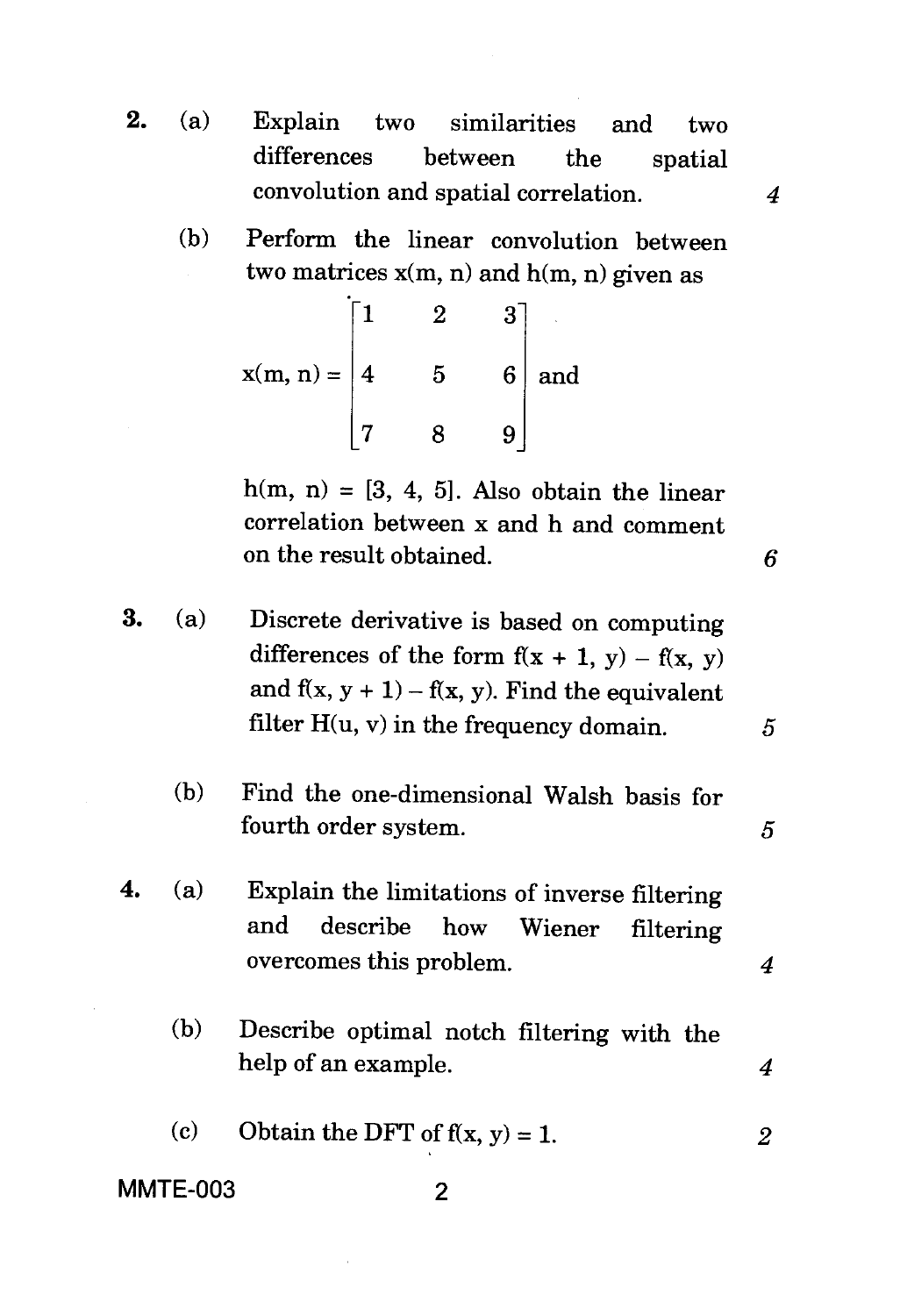- 5. (a) State and prove the Fourier Slice theorem. How can it be used for reconstruction using parallel-beam filtered back projections ?
	- (b) What will be obtained if the arithmetic mean filter is applied to an image again and again ? What will happen if median filter is used instead of mean filter ?
- 6. A  $4 \times 4$  gray image passes through three spatial linear, shift and invariant filters, resulting in three filtered output.



Obtain  $(A)$ ,  $(B)$  and  $(C)$ .

MMTE-003 3 P.T.O.

*4* 

6

*10*